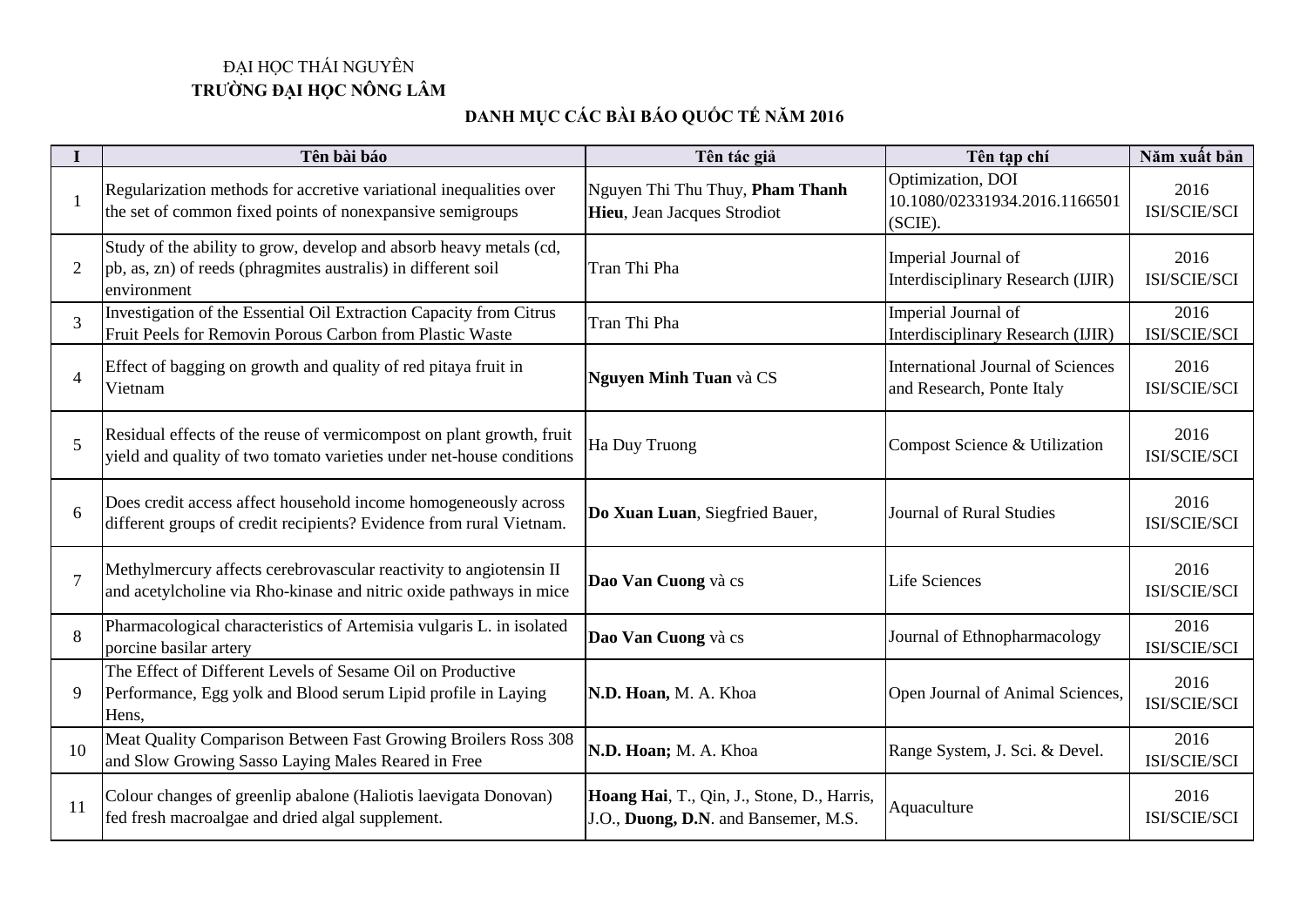| 12 | Dietary inclusions of dried macroalgae meal in formulated diets<br>improve the growth of greenlip abalone (Haliotis laevigata).                                                                    | Hoang Hai, T., Qin, J., Stone, D., Harris,<br>J.O., Duong, D.N. and Bansemer, M.S.                                                                                           | Journal of Applied Phycology,                            | 2016<br>ISI/SCIE/SCI |
|----|----------------------------------------------------------------------------------------------------------------------------------------------------------------------------------------------------|------------------------------------------------------------------------------------------------------------------------------------------------------------------------------|----------------------------------------------------------|----------------------|
| 13 | Growth and feed utilisation of greenlip abalone (Haliotis laevigata)<br>fed nutrient enriched macroalgae.                                                                                          | Bansemer, M.S., Qin, J.G., Harris,<br>J.O., Duong, D.N., Hoang, T.H.,<br>Howarth, G.S., Stone, D.A.                                                                          | Aquaculture.                                             | 2016<br>ISI/SCIE/SCI |
| 14 | Effects of dietary green tea extract, grape seed extract and peanut<br>extract supplementation on metabolism and survival of greenlip<br>abalone (Haliotis laevigata Donovan) at high temperature. | Duong N. Duong, Jian Qin, James O.<br>Harris, Thanh H. Hoang, Matthew S.<br>Bansemer, Krishna-Lee Currie, Ashley<br>Dowell, Kim-Yen Phan-Thien, David A.J.<br>Stone.         | Aquaculture.                                             | 2016<br>ISI/SCIE/SCI |
| 15 | A Study on the Acaricidal Effects of Extracts from Nicotiana<br>rustica L. and Stemona tuberosa Lour on Dog Ticks                                                                                  | Nguyen Thi Kim Lan, Pham Dieu<br>Thuy, Dao Van Cuong, Nguyen Thi<br>Thanh Ha, Do The Manh                                                                                    | Saudi Journal of Medical and<br>Pharmaceutical Sciences. | 2016<br>ISI/SCIE/SCI |
| 16 | Genome-wide identification and analysis of rice genes preferentially<br>expressed in pollen at an early developmental stage                                                                        | Nguyen TD, Moon S, Nguyen VNT,<br>Gho Y, Soh MS, Song JT, An G, Oh SA,<br>Park SK, Jung KH                                                                                   | <b>Plant Molecular Biology</b><br>$(IF=3.928)$           | 2016<br>ISI/SCIE/SCI |
| 17 | Application of rice microspore-preferred promoters to manipulate<br>early pollen development in Arabidopsis, a heterologous system                                                                 | Nguyen TD, Moon S, Oo MM, Tayade<br>R, Oh SA, Jung KH, Park SK                                                                                                               | <b>Plant Reproduction</b>                                | 2016<br>ISI/SCIE/SCI |
| 18 | Genome-wide identification and phenomic analyses of late pollen-<br>preferred genes 28 conserved in two sub-species of rice                                                                        | Moon S, Oo MM, Nguyen TD, Kim B,<br>Jeong HJ, An G, Koh HJ, Oh SA, Yi G,<br>Park SK, Jung KH                                                                                 | <b>Plant Physiol</b>                                     | 2016<br>ISI/SCIE/SCI |
| 19 | Effects of extracted of rice bran supplementation on production<br>performance, feed intake, egg quality and fecal microflora in laying<br>hens                                                    | Nguyen, D. H., J. H. Cho, H. S. Kim, H.<br>N. Tran, and I. H. Kim                                                                                                            | Canadian Journal of Animal<br>Science                    | 2016<br>ISI/SCIE/SCI |
| 20 | Effect of crumbled diet on growth performance, market day age and<br>meat quality of growing-finishing pigs                                                                                        | Nguyen, Dinh Hai, Jae Won Park, and In<br>Ho Kim                                                                                                                             | Journal of Applied Animal<br>Research                    | 2016<br>ISI/SCIE/SCI |
| 21 | Genome-wide identification and analysis of rice genes preferentially<br>expressed in pollen at an early developmental stage                                                                        | Tien Dung Nguyen, Sunok Moon, Van<br>Ngoc Tuyet Nguyen, Yunsil GhoAnil<br>Kumar Nalini Chandran, Moon-Soo Soh,<br>Jong Tae Song, Gynheung An, Sung<br>Aeong Oh, Soon Ki Park | Plant Mol Biol                                           | 2016<br>ISI/SCIE/SCI |
| 22 | Colour changes of greenlip abalone (Haliotis laevigata Donovan)<br>fed fresh macroalgae and dried algal supplement.                                                                                | Hoang Hai, T., Qin, J., Stone, D., Harris,<br>J.O., Duong, D.N. and Bansemer, M.S.                                                                                           | Aquaculture                                              | 2016<br>ISI/SCIE/SCI |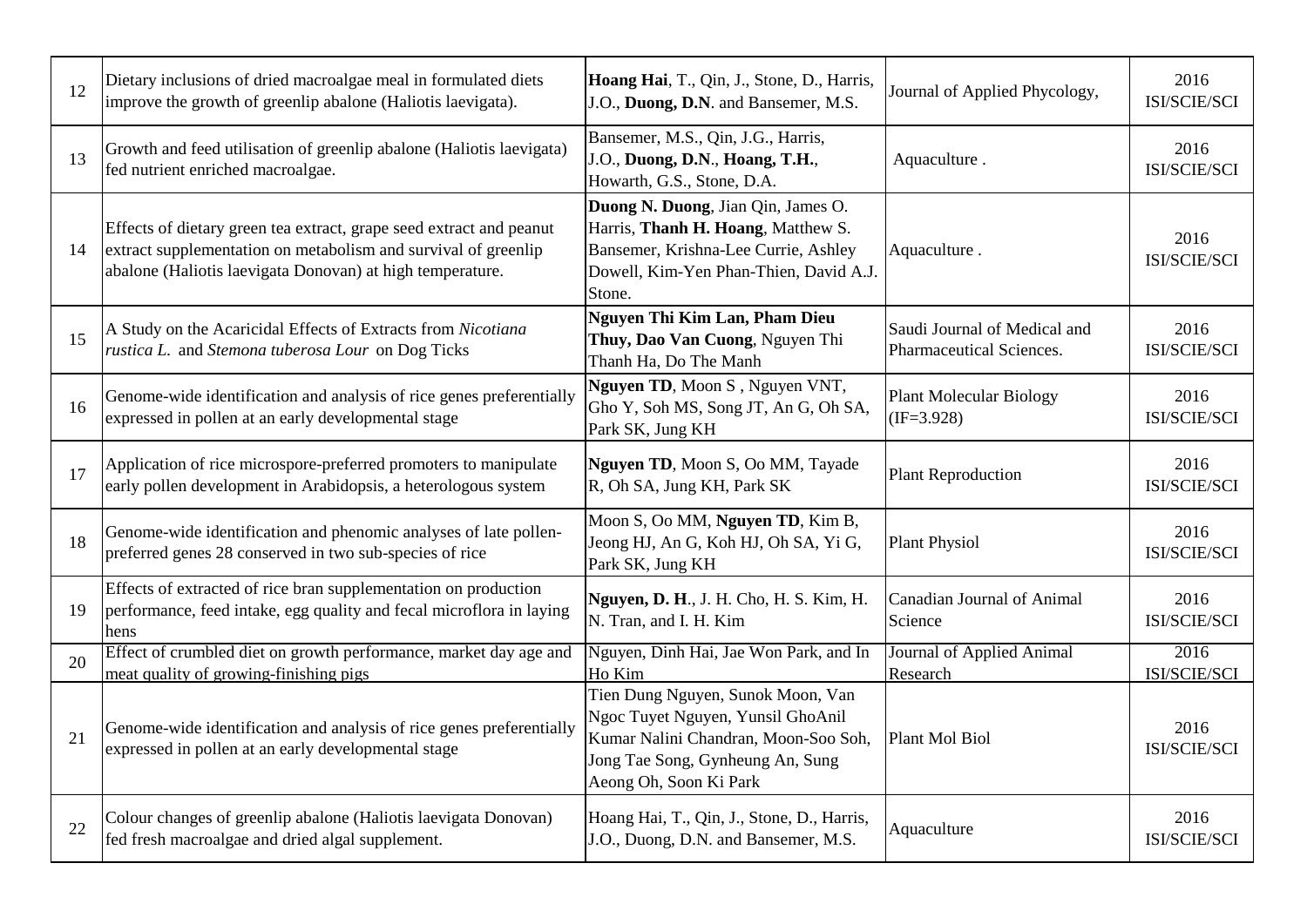| 23 | Growth and feed utilisation of greenlip abalone (Haliotis laevigata)<br>fed nutrient enriched macroalgae.                                                                                                                 | Bansemer, M.S., Qin, J.G., Harris,<br>J.O., Duong, D.N., Hoang, T.H.,<br>Howarth, G.S., Stone, D.A.                                                                  | Aquaculture.                                                | 2016<br>ISI/SCIE/SCI |
|----|---------------------------------------------------------------------------------------------------------------------------------------------------------------------------------------------------------------------------|----------------------------------------------------------------------------------------------------------------------------------------------------------------------|-------------------------------------------------------------|----------------------|
| 24 | Effects of dietary grape seed extract, green tea extract, peanut<br>extract and vitamin C supplementation on metabolism and survival<br>of greenlip abalone (Haliotis laevigata Donovan) cultured at high<br>temperature. | Duong N. Duong, Jian Qin, James O.<br>Harris, Thanh H. Hoang, Matthew S.<br>Bansemer, Krishna-Lee Currie, Ashley<br>Dowell, Kim-Yen Phan-Thien, David A.J.<br>Stone. | Aquaculture.                                                | 2016<br>ISI/SCIE/SCI |
| 25 | Effect of protease and anti-inflammatory supplementation with low<br>nutrient diets on growth performance, nutrient digestibility, blood<br>profile and fecal noxious gas in growing-finishing pigs                       | Nguyen, D. H., J. K. Kim, S.<br>Shanmugam, and I. H. Kim.                                                                                                            | Journal of Animal Science                                   | 2016<br>ISI/SCIE/SCI |
| 26 | Bacillus subtilis, esential oil, chromium and glucose as sow pack are<br>related to performance, immune and (or) stress of sows and piglets                                                                               | Nguyen, D. H., J. K. Kim,                                                                                                                                            | Journal of Animal Science                                   | 2016<br>ISI/SCIE/SCI |
| 27 | Effect of protected organic acid blend with medium chain fatty acid<br>on growth performance, nutrient digestibility, blood profiles, meat<br>quality, fecal micro flora and fecal gas emission in finishing pigs         | Nguyen, D.H., Li, T.S., Upadhaya, S.D.,<br>Tran, H.N. and Kim, I.H.                                                                                                  | Journal of Animal Science                                   | 2016<br>ISI/SCIE/SCI |
| 28 | Effect of a multi-enzyme component on growth performance,<br>nutrient digestibility, carcass quality, and gas emission in broilers                                                                                        | Nguyen, D.H., Kim, H.S., Kathannan, S.,<br>Shanmugam, S. and Kim, I.H.                                                                                               | Journal of Animal Science                                   | 2016<br>ISI/SCIE/SCI |
| 29 | Dietary Levan-type fructan improved growth performance of<br>lactating sows and their offspring and reduced fecal noxious gas<br>emission                                                                                 | Li, H.L., Kim, H.S., Cho, J.H., Nguyen,<br>D.H. and Kim, I.H                                                                                                         | Journal of Animal Science                                   | 2016<br>ISI/SCIE/SCI |
| 30 | Viral Encephalopathy and Retinopathy in Aquaculture: A Review                                                                                                                                                             | Doan, Q-K., Vandeputte, M., Chatain, B.,<br>Morin, T. & Allal, F.                                                                                                    | Journal of Fish Diseases, Volume<br>40, Issue 5             | 2016<br>ISI/SCIE/SCI |
| 31 | Regularization methods for accretive variational inequalities over<br>the set of common fixed points of nonexpansive semigroups                                                                                           | Nguyen Thi Thu Thuy, Pham Thanh<br>Hieu, Jean Jacques Strodiot                                                                                                       | Optimization,                                               | 2016<br>ISI/SCIE/SCI |
| 32 | Veronese transform and Castelnuovo-Mumford regularity of<br>modules                                                                                                                                                       | M. Morales and N. T. Dung                                                                                                                                            | Turkish Journal of<br>Mathematics/TUBITAK,                  | 2016<br>ISI/SCIE/SCI |
| 33 | Castelnuovo-Mumford regularity and Segre-Veronese transform                                                                                                                                                               | M. Morales and N. T. Dung                                                                                                                                            | Journal of Algebra and Its<br>Applications/Wold Scientific, | 2016<br>ISI/SCIE/SCI |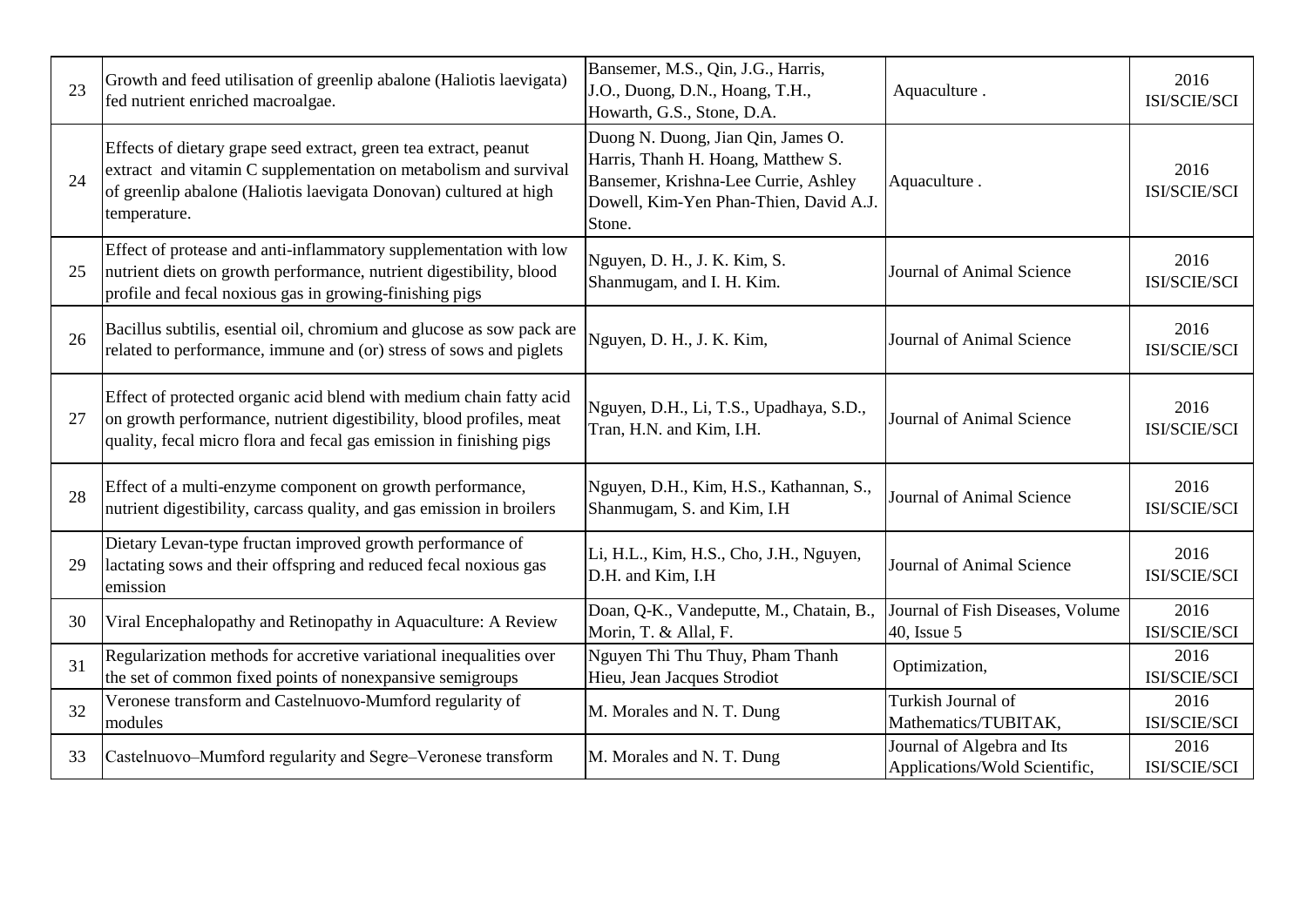| 34 | Re-epithelialization of pathological cutaneous wounds is improved<br>by local mineralocorticoid receptor antagonism                       | Nguyen VT, Nicolette Farman, Eve<br>Maubec, Dany Nassar, Dorinne<br>Desposito, Ludovic Waeckel, Sélim<br>Aractingi, Frederic Jaisser       | J Invest Dermatol                                                          | 2016<br>ISI/SCIE/SCI  |
|----|-------------------------------------------------------------------------------------------------------------------------------------------|--------------------------------------------------------------------------------------------------------------------------------------------|----------------------------------------------------------------------------|-----------------------|
| 35 | Delayed healing of sickle cell ulcers is due to impaired angiogenesis<br>and CXCL12 secretion in skin wounds                              | Nguyen VT, Dany Nassar, Fréderic<br>Batteux, Karine Raymond, Pierre-Louis<br>Tharaux, and Sélim Aractingi                                  | 1. J Invest Dermatol.                                                      | 2016<br>ISI/SCIE/SCI  |
| 36 | Effects of Organic Materials on Growth, Yield, and Fruit Quality of<br>Honeydew Melon                                                     | Van Tam Nguyen & Chong-Ho Wang                                                                                                             | <b>Communications in Soil Science</b><br>and Plant Analysis                | 2016<br>ISI/SCIE/SCI  |
| 37 | Land cover change and the CO2 stock in the Palembang city,<br>Indonesia: A study using remote sensing, GIS technique and<br><b>LUMENs</b> | Nguyen, D.T., Iskandar, I., Hồ Ngọc Sơn                                                                                                    | The Egyptian Journal of Remote<br>Sensing and Space Science                | 2016<br>ISI/SCIE/SCI  |
| 38 | Effect of bagging on growth and quality of red pitaya fruit in<br>Vietnam                                                                 | Nguyen Minh Tuan, Chung-Ruey Yen                                                                                                           | <b>International Journal of Sciences</b><br>and Research, Ponte Italy      | 2016<br>ISI/SCIE/SCI  |
| 39 | Income Impacts of Credit on Accessed Households in Rural Vietnam: Do Xuan Luan., S.Bauer and R. Kühl                                      |                                                                                                                                            | <b>AGRIS</b> on-line Papers in Economic                                    | 2016<br><b>SCOPUS</b> |
| 40 | Castelnuovo-Mumford regularity and Segre-Veronese transform                                                                               | Nguyen Thi Dung                                                                                                                            | Journal of Algebra and Its<br>Applications                                 | 2016                  |
| 41 | Veronese transform and Castelnuovo-Mumford regularity of<br>modules                                                                       | M. Morales and N. T. Dung                                                                                                                  | To appear in Journal of Algebra<br>and Its Applications                    | 2016                  |
| 42 | Regularization methods for accretive variational inequalities over<br>the set of common fixed points of nonexpansive semigroups           | Nguyen Thu Thuy, Pham Thanh Hieu,<br>Jean Jacques Strodiot                                                                                 | Optimization                                                               | 2016                  |
| 43 | Delayed healing of sickle cell ulcers is due to impaired angiogenesis<br>and CXCL12 secretion in skin wounds                              | Van Tuan Nguyen, Dany Nassar,<br>Fréderic Batteux, Karine Raymond,<br>Pierre-Louis Tharaux, and Sélim Aractingi                            | J Invest Dermatol                                                          | 2016                  |
| 44 | Re-epithelialization of pathological cutaneous wounds is improved<br>by local mineralocorticoid receptor antagonism                       | Van Tuan Nguyen, Nicolette<br>Farman, Eve Maubec, Dany Nassar,<br>Dorinne Desposito, Ludovic Waeckel,<br>Sélim Aractingi, Frederic Jaisser | J Invest Dermatol                                                          | 2016                  |
| 45 | Treatment of dormitory and aquaculture wastewater by using<br>aquatic plants (Cilantro, Hyacinth and Spinach)                             | Tran Thi Pha                                                                                                                               | <b>ARPN Journal of Agricultural</b><br>and Biological Science              | 2016                  |
| 46 | Effect of GA3 plus Yogen foliar fertilization on yield and fruit<br>quality of red dragon fruit at Lap Thanh district in Vietnam          | Nguyen Minh Tuan, Nguyen The<br>Huan, Nguyen Quoc Hung                                                                                     | International Journal of Plant &<br>Soil Science; Article<br>no HPSS 25129 | 2016                  |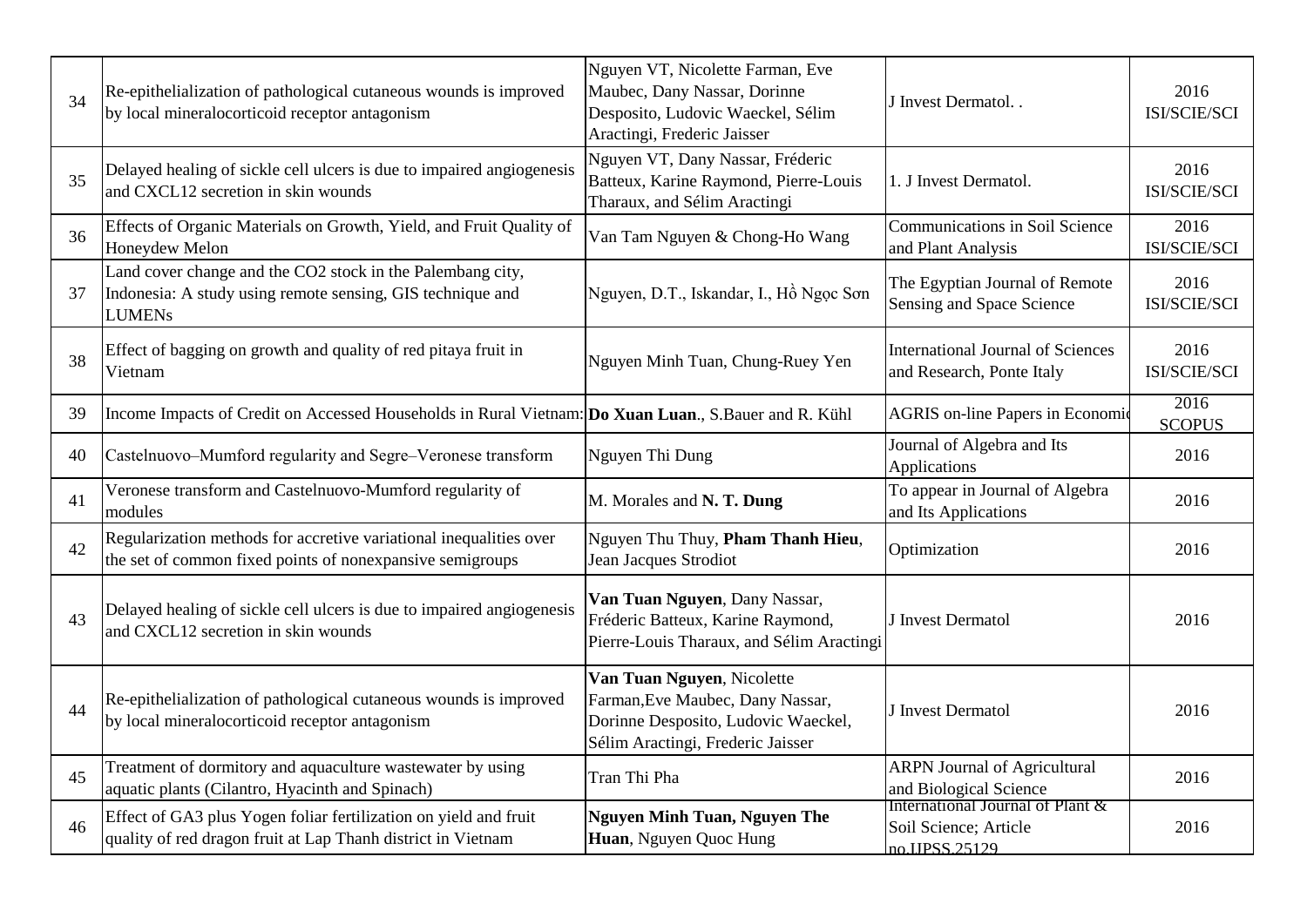| 47 | Is Access to Agribank Credit an Effective Tool in Improving<br>Household Income? Evidence from the Northern Mountainous<br>Region of Vietnam.                                                                                         | Do Xuan Luan, Nguyen Thanh Vu, Kieu<br>Thi Thu Huong, Duong Thi Thu Hang,<br><b>Siegfried Bauer</b>  | <b>Asian Social Science</b>                                                       | 2016 |
|----|---------------------------------------------------------------------------------------------------------------------------------------------------------------------------------------------------------------------------------------|------------------------------------------------------------------------------------------------------|-----------------------------------------------------------------------------------|------|
| 48 | Is access to agribank credit an efective tool in iproving household<br>income? Evidence from the Northern Mountainous Region of<br>Vietnam.                                                                                           | Huong, Kieu Thi Thu,                                                                                 | <b>Asian Social Science</b>                                                       | 2016 |
| 49 | Bacillus subtilis, essential oil, chromium and glucose as sow pack<br>are related to performance, immune and (or) stress of sows and<br>piglets                                                                                       | Nguyen, D. H., R. X. Lan, W. C. Liu, and<br>I. H. Kim.                                               | Journal of Animal Science                                                         | 2016 |
| 50 | The effects of essential oils extracted from medicinal plants: :<br>Allium sativum 1, cymbopogon ssp., eupatorium fortune turcz,<br>cinnamomum cassia bl on parasitic chiggers of chicken                                             | N.T.K. Lan et all.                                                                                   | International Journal of                                                          | 2016 |
| 51 | Relation between carotenoids content in egg yolk and hatching egg<br>quality according to the time laying hens fed diet containing leaf                                                                                               | Từ Quang Hiến, Nguyễn Duy Hoan, Trần<br>Thi Hoan, Từ Quang Trung                                     | Bulgarian journal of agricultural<br>science, 1/2016                              | 2016 |
| 52 | Cassava Climate-Smart Agriculture Practices at Yen Binh District,<br>Yen Bai Province, Vietnam                                                                                                                                        | Dương Văn Sơn                                                                                        | International Journal of Political<br>Science (IJPS)                              | 2016 |
| 53 | Study on Improvement of Cassava Value Chain in Quang Binh<br>Province, Vietnam                                                                                                                                                        | Dương Văn Sơn                                                                                        | <b>International Journal of Political</b><br>Science (IJPS)                       | 2016 |
| 54 | Effect of different bag opening methods on the growth, yield, and<br>nutritional composition of two oyster mushrooms (Pleurotus<br>ostreatus and Pleurotus cystidiosus). Internatinal Journal of<br>Current Research. 8, 29164-29168. | Ha Thi Hoa, Chong Ho Wang, Chun Li<br>Wang, Nguyen Van Tam                                           | <b>Internatinal Journal of Current</b><br>Research                                | 2016 |
| 55 | Is Access to Agribank Credit an Effective tool in improving<br>household income?Evidence from the Northern Mountainous<br>Region of Vietnam.                                                                                          | Do Xuan Luan, Nguyen Thanh Vu, Kieu<br>Thi Thu Huong, Duong Thi Thu Hang &<br><b>Siegfried Bauer</b> | Asian Social Science,                                                             | 2016 |
| 56 | Application of GIS and Remote Sensing For Researching Land and<br>Surface Water Resources in the Basin Of Son La Hydropower Plant                                                                                                     | Dam Xuan Van, Tran Van Dien, Tran<br>Thi Pha, Van Huu Tap & Pham Duc Anh                             | Imperial Journal of<br>Interdisciplinary Research (IJIR)                          | 2016 |
| 57 | Treatment of dormitory and aquaculture wastewater by using<br>aquatic plants (Cilantro, Hyacinth and Spinach)                                                                                                                         | Tran Thi Pha, Van Huu Tap                                                                            | <b>ARPN Journal of Agricultural</b><br>and Biological Science                     | 2016 |
| 58 | Study of the ability to grow, develop and absorb heavy metals (cd,<br>pb, as, zn) of reeds (phragmites australis) in different soil<br>environment                                                                                    | Tran Thi Pha, Van Huu Tap & Dam Xuan<br>Van, Dang Van Minh                                           | Imperial Journal of<br>Interdisciplinary Research (IJIR),<br>Vol-2, Issue-9, 2016 | 2016 |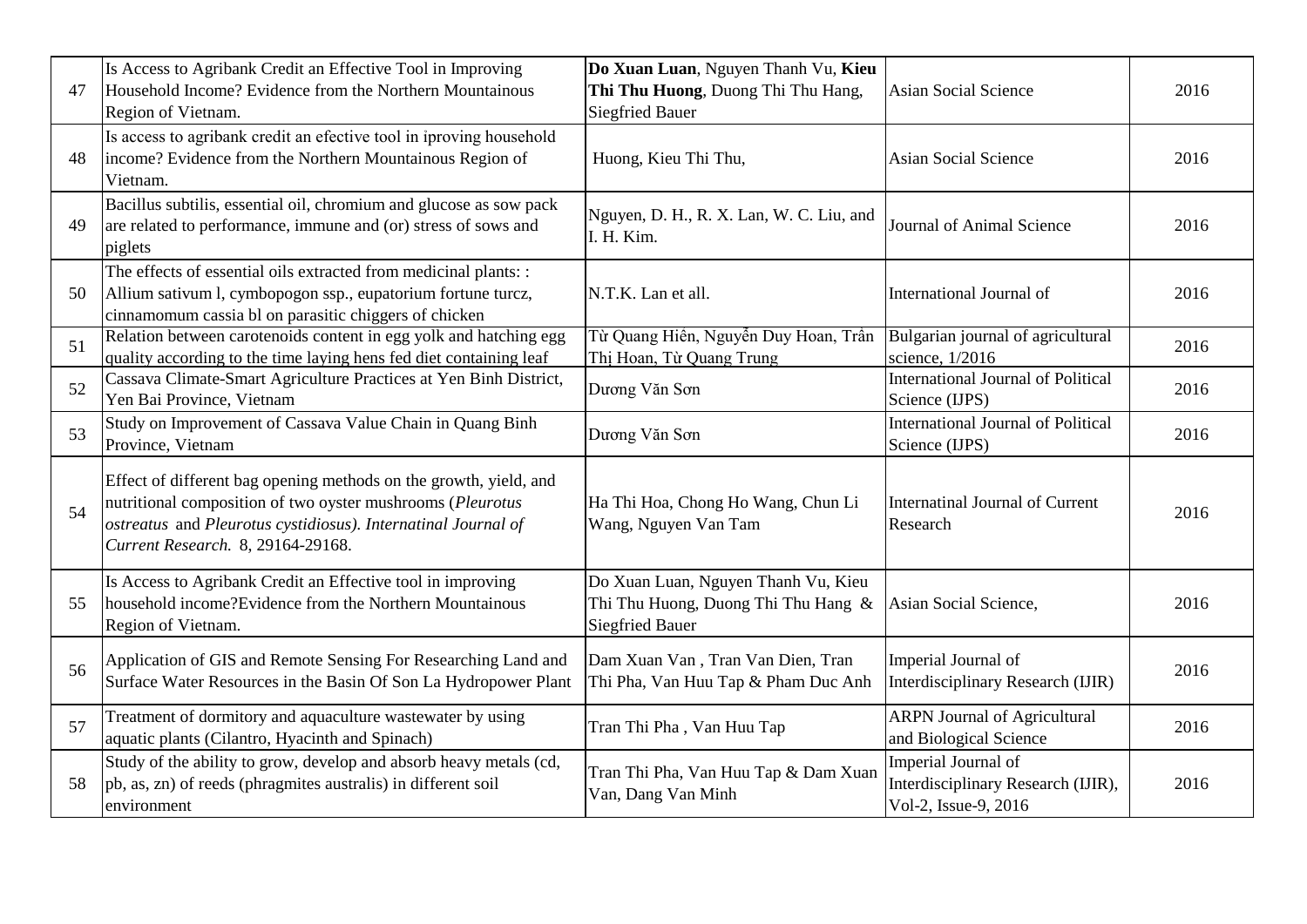| 59 | Investigation of the Essential Oil Extraction Capacity from Citrus<br>Fruit Peels for Removin Porous Carbon from Plastic Waste                                                      | Tran Thi Pha                                                                                            | Imperial Journal of<br>Interdisciplinary Research (IJIR)<br>vol-2, Issue-9, 2016                                           | 2016 |
|----|-------------------------------------------------------------------------------------------------------------------------------------------------------------------------------------|---------------------------------------------------------------------------------------------------------|----------------------------------------------------------------------------------------------------------------------------|------|
| 60 | Study on the effect of some N,P,K fertilizer compounds on the yield<br>and quanlity of BP53 rice variety                                                                            | Nguyễn Mai Thảo, Nguyễn Hữu Hồng                                                                        | International Journal of<br>Agronomy & Plant Production,<br>Vol $3(12)$                                                    | 2016 |
| 61 | Effect of GA3 Plus Yogen Foliar Fertilization on Yield and Fruit<br>Quality of Red Dragon Fruit at Lap Thanh District in Vietnam                                                    | Nguyễn Minh Tuấn, Nguyễn Thế Huấn,<br>Nguyễn Quốc Hùng                                                  | International Journal of Plant &<br>Soil Science. 12(2): 1-9, 2016;<br>Article no.IJPSS.25129 . ISSN:                      | 2016 |
| 62 | Molecular detection and characterization of 16SrI phytoplasma<br>associated with rice orange leaf symptom in Vietnam                                                                | Duong Thi Nguyen, Trinh Xuan Hoat,<br>Mai Van Quan                                                      | Phytopathogenic mollicutes, 6(1),<br>29-32.                                                                                | 2016 |
| 63 | Egg Production Performance of the Local Ri Hen and its<br>Crossbreeds with ISA-Brown Strain in Semi-Intensive Conditions                                                            | Tu Quang Hien, Nguyen Duy Hoan, Tran<br>Thi Hoan, Tu Quang Trung                                        | Bugarian - Journal of<br><b>Agricultural Science</b>                                                                       | 2016 |
| 64 | Relation between carotenoids content in egg yolk and its<br>crossbreeds with isa - brown strain in semi-intensive conditions.                                                       | Tu Quang Hien, Nguyen Duy Hoan, Tran<br>Thi Hoan, Tu Quang Trung                                        | Bugarian - Journal of<br><b>Agricultural Science</b>                                                                       | 2016 |
| 65 | A Study on the Prevalence and Virulence of Avian Influenza A<br>(H5N1, H5N6 and H7N9) Viruses on Poultry at Lang Son Markets<br>in Vietnam                                          | Dang Xuan Binh, Nguyen Thi Thu Ha                                                                       | Animal and Veterinary Sciences                                                                                             | 2016 |
| 66 | The Potential Use of a Food-Dyeing Plant Peristrophe bivalvis (L.)<br>Merr. in Northern Vietnam                                                                                     | Nguyễn Văn Quan, To Tan Khang, Luan<br>Thi Dep, Truong Minh Ngoc, Tran Dang<br>Xuan, Nakagoshi Nobukazu | International Journal of<br>Pharmacology, Phytochemistry<br>and Ethnomedicine (Volume 4)                                   | 2016 |
| 67 | Applied DPSIR model to construct environmental indicators in Vo<br>Nhai, Thai Nguyen, Viet Nam                                                                                      | Ha Dinh Nghiem                                                                                          | Proceedings of the ESASGD<br>2016 - Đai hoc Mỏ Đai chất                                                                    | 2016 |
| 68 | Study on the current status of methane emissions and integrated<br>domestic waste management in the center of Thai Nguyen city                                                      | Nguyen Thi Hue                                                                                          | Hội thảo quốc tế VNUA 2016 -<br>Học viện Nông Nghiệp                                                                       | 2016 |
| 69 | Studying the ability of underground water treated by some materials<br>available under the method of self-oxidation and adsorption in Ba<br>Be district, Bac Kan province, Viet Nam | Nguyen Thi Hue                                                                                          | Hội thảo quốc tế VNUA 2016 -<br>Học viện Nông Nghiệp                                                                       | 2016 |
| 70 | Research on components, biological and ecological characteristic of<br>some major plants for alcoholic fermentation in the North of<br>Vietnam                                      | Tran Quoc Hung                                                                                          | The 3th. International Conference<br>on Agriculture and Forestry<br>(ICOAF, 2016), 1 - 3 June, 2016<br>Manila Philippines. | 2016 |